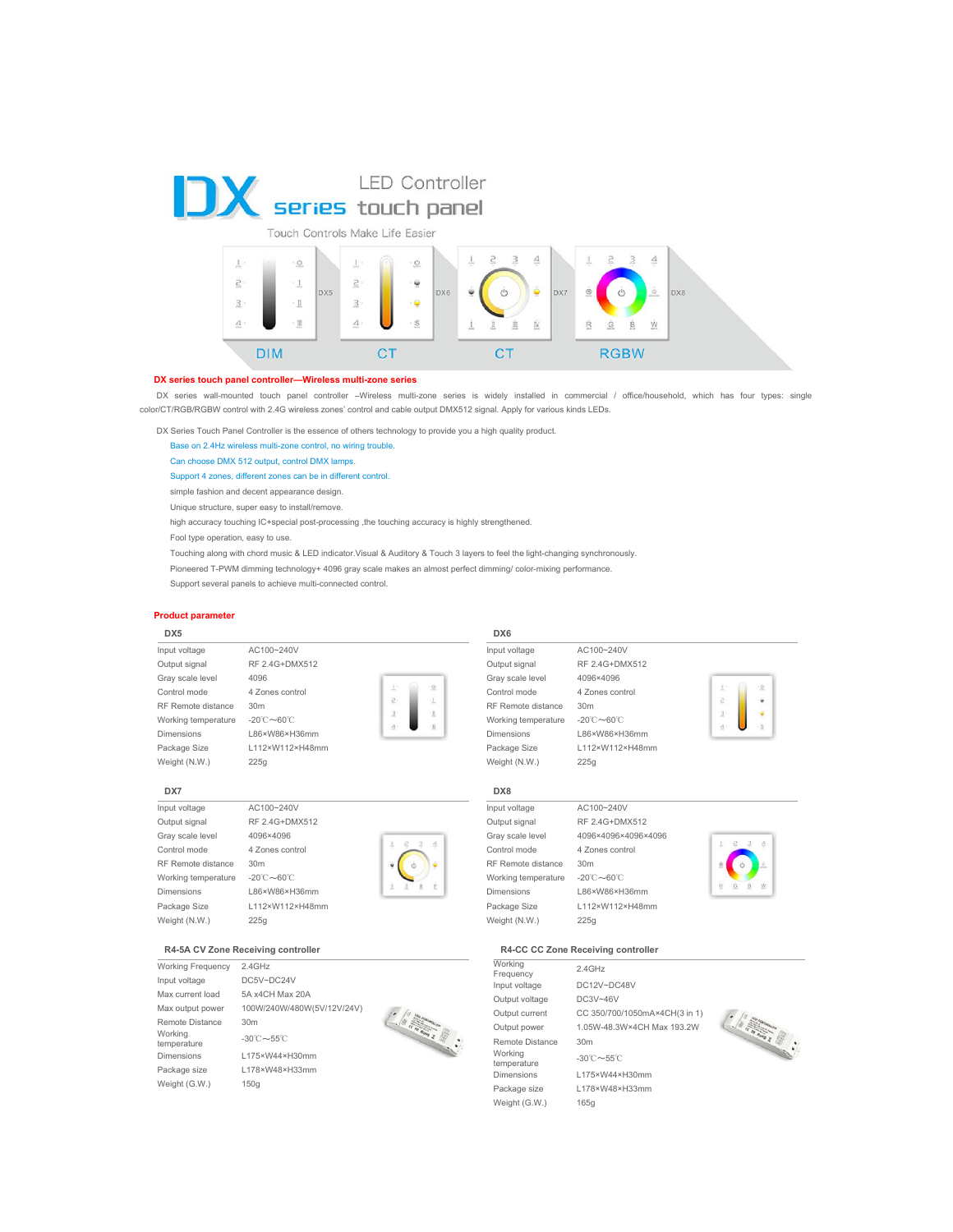

Controller control the LEDs by the wireless zones receiver, base on 2.4GHz wireless control, no wiring trouble, user experience the free and fun of the wireless control!





### Support multi-zones control

Support 4 zones, different zones can be in different control without wiring, easily and simple for engineering installation.

# DMX512 Output



Support DMX512 output, can be used as a master, control DMX lamps.

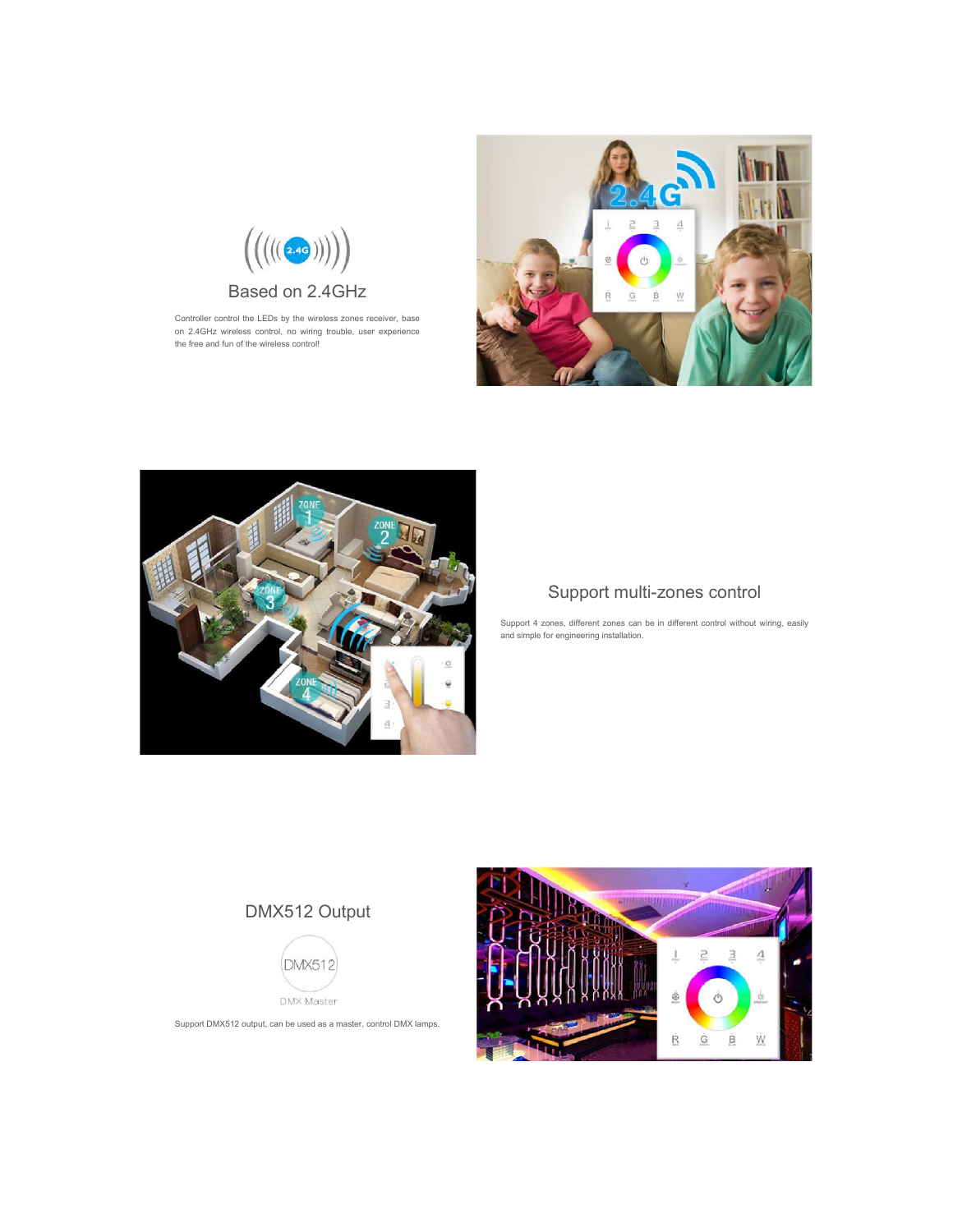

# High-grade tempered glass panel

Adopt high-grade tempered glass panel, super easy to operate and with a bounch of outstanding featueres: nobleness & elegance, well protected against moisture, water, Corrosion and dust. Easy to clean. high strength, nonbreakable and Scratch Resistance, Non-defrmation, nondiscolouring, durable .



### Latest human detection design. Capacitive touching sensor

High accuracy touching IC+special post-processing, the touching accuracy is highly strengthened, soft to the touch but highly sensitive.



### Humanized touch circle

Equipped with single color, two colors or colorful touch circle .adopt high accuracy Capacitive touch control chip, increases touch sensitivity and decreases mistaken triggering. Makes LED dimming and color chosen more humanized.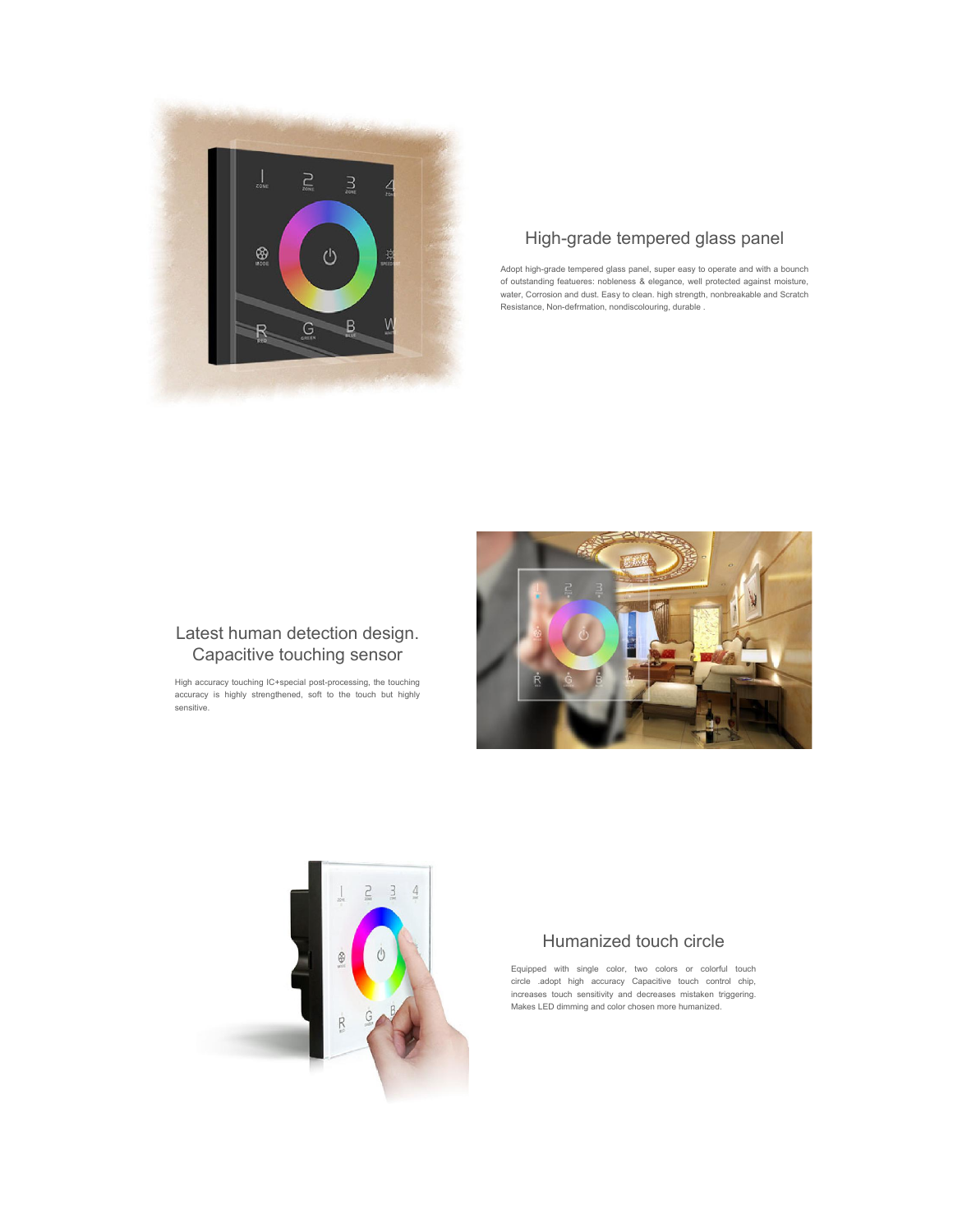

# Touching along with chord music

LED indicator emits pale blue light when touching the keys, along with beautiful chord music. Visual & Auditory & Touch 3 layers to feel the lightchanging synchronously.





# LED night indicator

With the LED indicator it is very easy to find the switch in the dark.

# T-PWM dimming technology/ 4096 gray scale

Pioneered T-PWM dimming technology+ 4096 gray scale makes an almost perfect dimming/ color-mixing performance.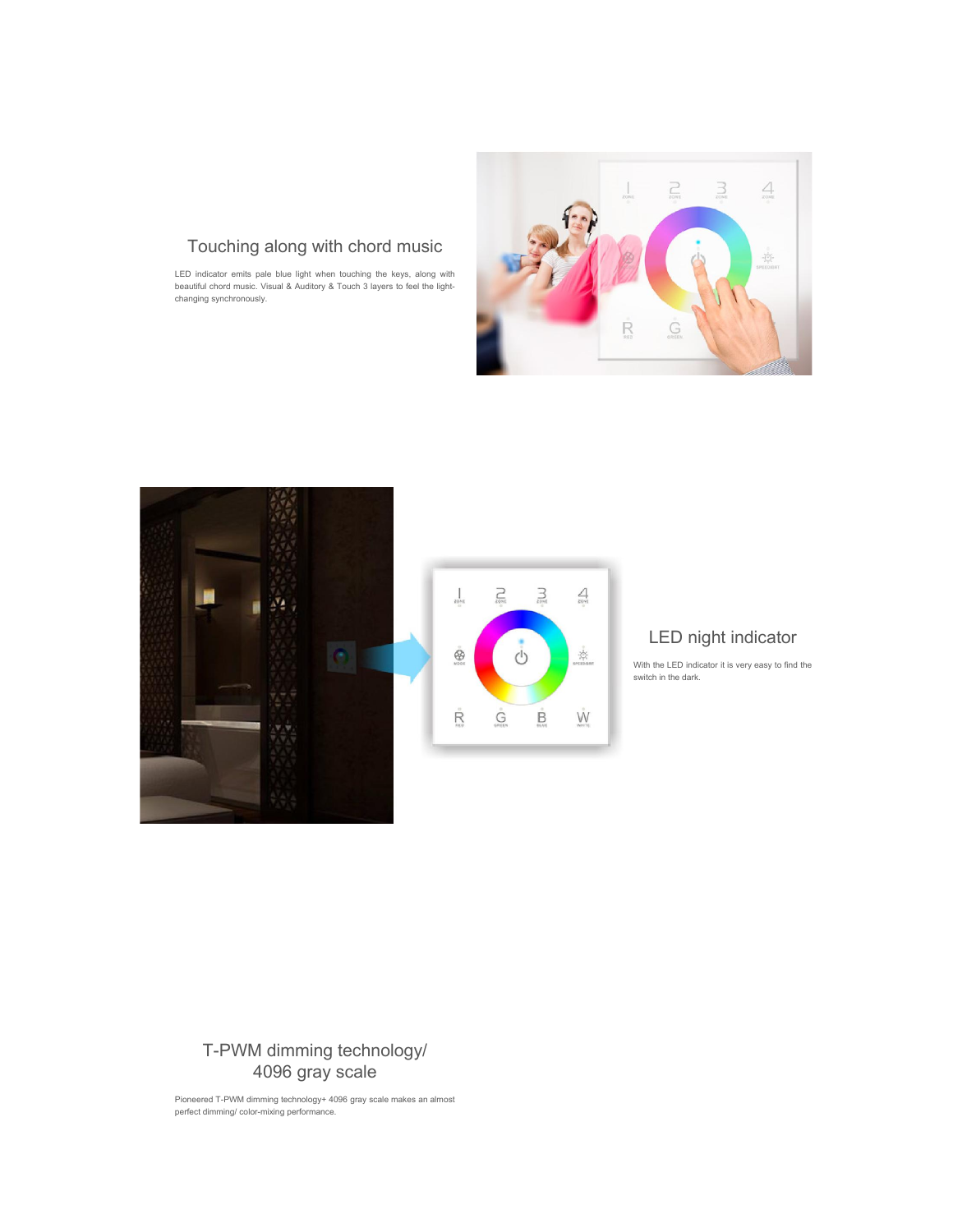



## Support several panels to achieve multi-connected control

You can install the panels in different places to control the same LED, which will be convenient for the multi-connected and multicontrol.

As the photo on the left, you can install a DX5 panel both in your bed room and doorway to control the indoor light, we can turn off the light without getting up with the help of it.

# Installed in standard 86 boxes

Professional shell design combined with sealed PCB, super easy to install & remove. Unlike the similar ones in the market. Which needs to take the controller apart while installation, the PCB will be exposed and easily damaged during this course.